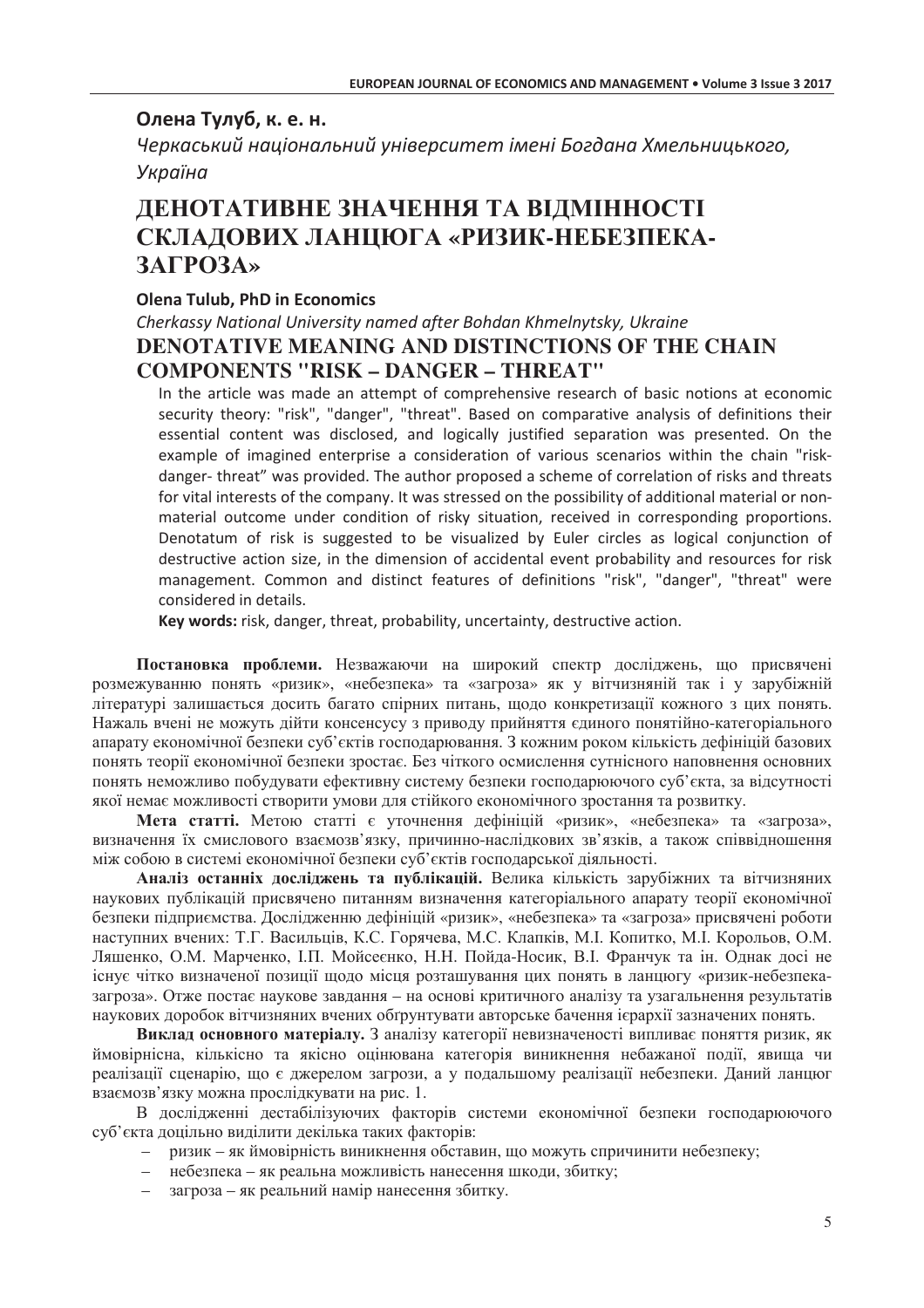

Рис. 1 Реалізація ланцюга «ризик - небезпека - загроза» \*Складено автором

Підприємство при здійсненні будь-яких господарських операцій стикається з невизначеністю. Таке середовище насичене дестабілізуючими факторами, що чинять негативний або навіть позитивний вплив на роботу господарюючого суб'єкта. Для більшого розуміння кожної ланки ланцюга «ризик - небезпека - загроза» розглянемо приклад. Підприємство хімічної промисловості вперше виходить на ринок добрив - отже воно ризикує вже самим бажанням провадити господарську діяльність. З кожним подальшим кроком підприємство набуває більш широкого спектру ризиків. Для виходу із ризику існує два сценарії: позитивний та негативний. Позитивний сценарій перелбачає також лва варіанти: провелення рялу захолів шоло мінімізації, страхування, ліквідації чи інших процедур результатом якого буде вихід з ризику при умові повного або часткового збереження ресурсів, що стали об'єктом ризику. За другого варіанту підприємство може отримати неочікуваний додатковий матеріальний чи нематеріальний результат,  $IIIO$ не передбачалось на початку здійснення операції. За негативного сценарію ризик переходить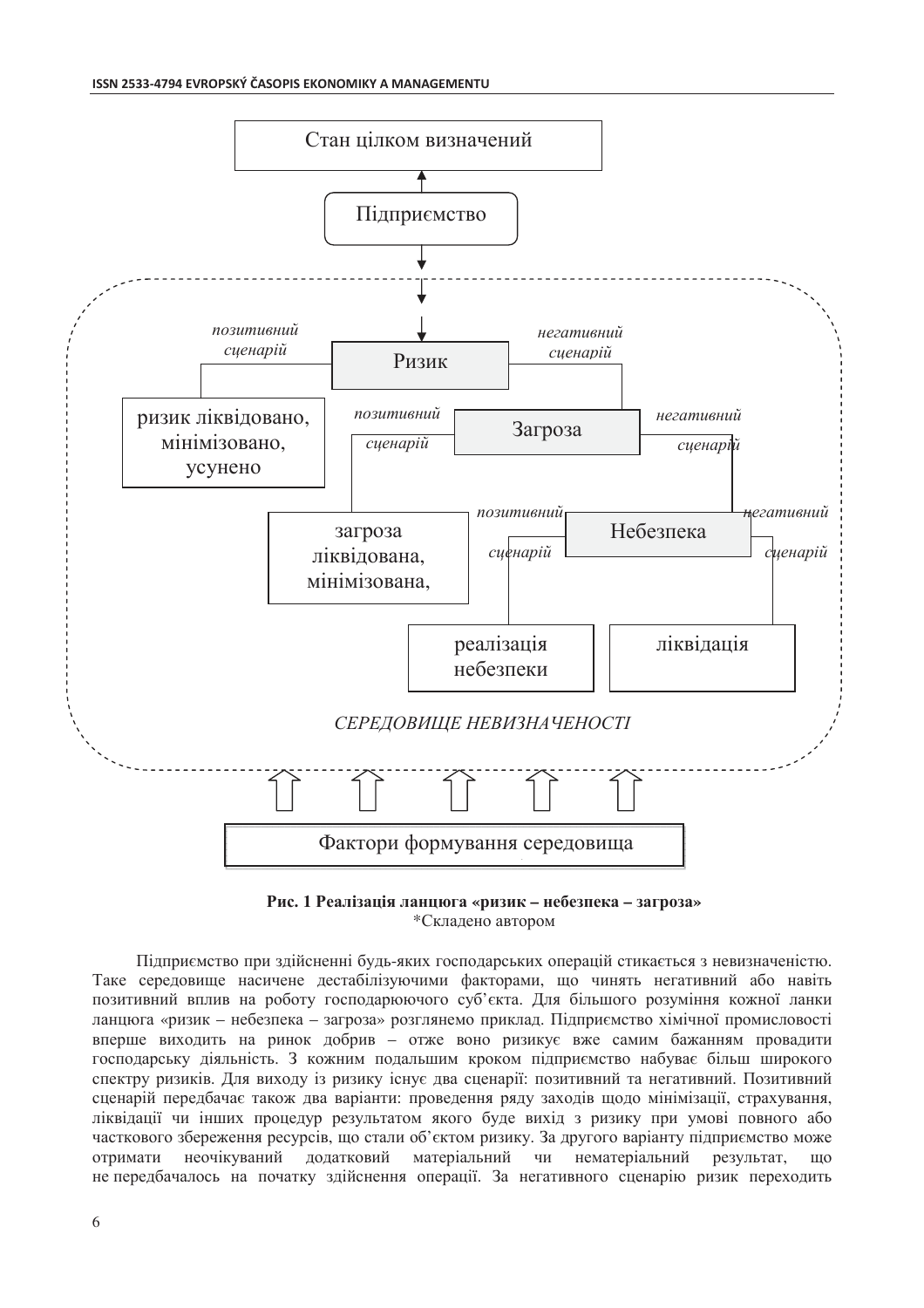у більш конкретну категорію, що є явною – небезпека. Небезпека також має два варіанти, за позитивного сценарію вона буде усунена, а за негативного перейде у загрозу. Загроза у свою чергу буде або реалізована, що понесе за собою ряд негативних наслідків, або буде ліквідована. У випадку хімічного підприємства небезпекою буде небезпека постачання сировини не у відповідні строки згідно контракту, а загрозою – загроза зриву контракту в конкретні строки. Тобто у випадку небезпеки та загрози, друга категорія є більш конкретизованою, фіксованою дією негативного чинника. Загроза не може мати позитивних наслідків, її можливо лише або позбутися, або вона буде реалізована.

У порівнянні з загрозою ризик може принести з собою як негативний так і позитивний результат. Підприємство здійснюючи господарську діяльність може ризикнути і виграти – збільшити свій фінансовий чи ресурсний потенціал. Отже з кожною наступною ланкою від ризику до небезпеки, та до загрози можливість позитивного наслідку господарської діяльності зменшується.

Слід також зазначити, що досить часто науковці використовують теоретичне твердження, згідно якого ризик взагалі розглядається як джерело прибутку. У практиці господарювання прибуток отримує той, хто свідомо приймає на себе ризики.

Умовно можна зазначити, що за ризику ймовірність отримання непередбаченого додаткового матеріального чи нематеріального результату буде знаходитись у пропорції 50:50, у випадку небезпеки 25:75 (тобто лише у 25% небезпека може принести собою не очікувати додатковий результат, а у 75% – додаткового результату не буде), а у випадку загрози 0:100. Тобто за загрози отримання додаткової непередбаченої вигоди від здійснення господарської операції неможливо, так як загроза від початку є конкретизацією негативного прояву небезпеки.

Усе це свідчить про те, що ризик є первинною категорією, з якої витікають поняття небезпека та загроза. Такої ж думки дотримуються й ряд вітчизняних вчених. Так, Н.Н. Пойда-Носик<sup>1</sup> вважає, що така ієрархія понять характерна сектору фінансової безпеки, оскільки ризики виступають генератором потенційної можливості завдання шкоди суб'єкту господарювання. Копитко М.І. до ланцюгу «ризик – небезпека – загроза» додає поняття виклики, що автором трактується як сукупність обставин, не обов'язково негативного впливу, на які необхідно відреагувати, при цьому їх ігнорування може спричинити позитивні чи негативні наслідки для підприємства<sup>2</sup>. Така позиція є не досить обгрунтованою оскільки визначати поняття виклики, як частину понятійнокатегоріального апарату системи економічної безпеки лише через можливість негативного впливу не доцільно. З такої точки зору до дестабілізуючих факторів можна віднести будь-які, навіть незначні коливання параметричних даних, однак приділення уваги до таких обставин може призвести лише до розпорошування ряду ресурсів підприємства без видимих результатів. Отже, при управлінні системою економічної безпеки підприємства доцільно брати до уваги лише ті дестабілізуючі фактори, що можуть чинити реальний вплив на підприємство.

Корольов М.І.<sup>3</sup> притримується думки, що ризик є ймовірною категорією та є джерелом загрози, яка в свою чергу визначається як різниця між параметрами зовнішнього середовища та середовища підприємства. Про первинність ризику наголошує у своїй праці й Горячева К.С.<sup>4</sup>: ризик по відношенню до загрози – категорія первинна, тоді як загроза – вторинна і випливає з ризику.

Згідно вище викладеного можна стверджувати, що ризик – це ймовірнісна категорія діяльності суб'єктів господарювання, що пов'язана з невизначеністю в ситуації неминучого вибору, при можливості оцінки ймовірності досягнення бажаного результату, невдачі або відхиленні від поставленої мети.

 $\overline{a}$ 

 $^1$ Пойда-Носик, Н.Н. (2011). Ризики і джерела загроз фінансовій безпеці акціонерних товариств у сучасних  $\mu$ <sub>wogax</sub>. <www.teologia.org.ua /20110920172/statti/dokladi/riziki-i-djerela-zagroz-finansoviie-bezpeci-akcionernixtovaristv-u-suchasnix-umovax-172.html> (2017, Березень, 23).

 $^2$  Копитко, М.І. (2013). Аналіз ключових понять у сфері гарантування економічної безпеки промислових підприємств. Економіка: реалії часу. Науковий журнал, 5 (10), 12-18. <http://www.economics.opu.ua/files/ archive/2013/n5.html> (2017, Березень, 16).

 $^3$  Королев, М.И. (2012). Проблема безопасности в теории фирмы: развитие и противоречия. *Вестник* Волгоградского государственного университета, 1(20), 53-58. <http://new.volsu.ru/struct/generalservices/ publish/vestniki/lastmagazine/ser-3-economy-1(20)-2012/7\_%D0%9A%D0%BE%D1%80%D0% BE%D0%BB %D0  $\%B5\%D0\%B2.pdf$  (2017, Mapr, 16).

 $^4$  Горячева, К.С. (2006). *Механізм управління фінансовою безпекою підприємства:* автореф. дис. на здобуття наук. ступеня канд. економ. наук, Київ.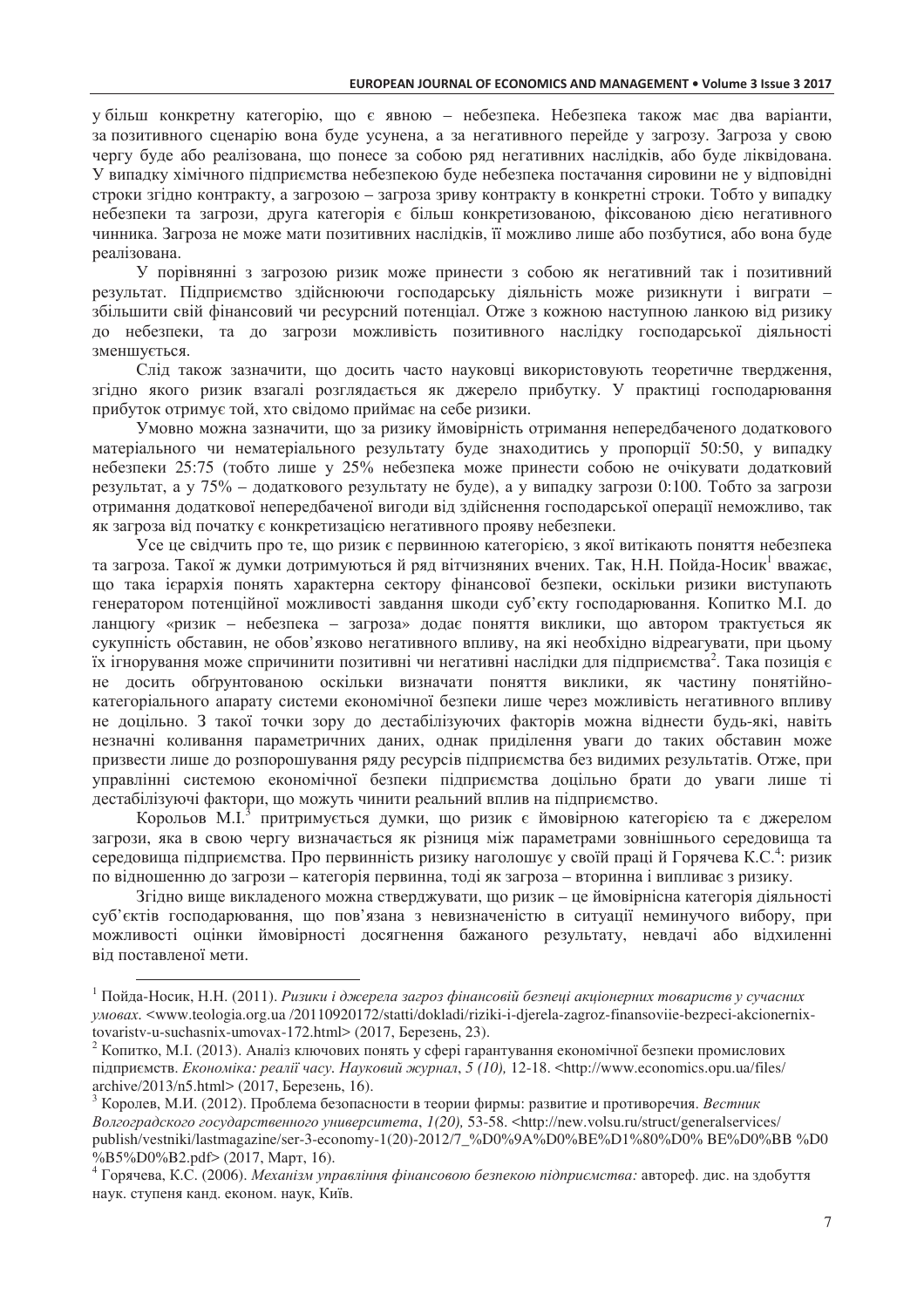Усі ж дестабілізуючі фактори - це сукупність впливів, що можуть причинити збитки економічній системі підприємства з різним ступенем ймовірності. Таке формулювання дає можливість диференціювати за можливістю нанесення збитку підприємству різні негативні фактори.

Ризики, як вже зазначалось категорія ймовірнісна, тому якщо кількісно оцінювати ймовірність нанесення збитку підприємства від 0 до 1, то дестабілізуючі фактори можна проранжувати за наступною шкалою: 0 – збиток вілеутній: 0.1 – 0.5 – зона ризику: 0.5 – 0.7 – зона небезпеки:  $0.7 - 0.9 -$ зона загрози: 1 - збиток нанесений.

Інтервал від 0,5 до 0,7 є зоною небезпеки, та одночасно загрозоформуючим ризиком, тобто в цьому проміжку діють дестабілізуючі фактори без явних намірів нанесення збитку, однак мають зазначену тенденцію. Співвідношення ризиків та загроз доцільно проілюєтрувати у векторі впливу на життєво важливі інтереси підприємства (рис. 2)

Більшість вітчизняних науковців при дослідженні будь-якого явища більшою мірою не аналізуючи суть самого явища, надають перевагу критиці поняття, поданого іншими авторами та на її основі будують свою дефініцію. Дана тенденція прослідковується з дослідження сутності ризику. Поняття небезпека, виклик, попередження мають багато недоліків методологічного характеру. Вони не складаються з необхідного набору атрибутивних властивостей. А у випадку втрати своєї атрибутивної ознаки, на відміну від випадкових ознак, майже завжди буде означати зміну якості цього явища.

У визначеннях поняття «ризик» вітчизняних та зарубіжних авторів присутня велика кількість другорядних ознак, що не дає можливості чітко визначитись з поняттями «небезпека» та «загроза». Вітчизняні науковці намагаються вивести сутність поняття «ризик» з етимології самого слова «risk». В англійській мові це слово – «risk», у французькій – «risque», в італійській – «rischio», в німецькій – «risiko», в іспанській «riesgo» тощо, дана категорія походить від латинського терміна «resecum», який в перекладі значить «скеля» або «небезпека». Це є цікавим, однак не дає для практики бізнесу основ використання поняття «ризик».

Поряд із зазначеним, класичне визначення економічного ризику як ймовірності втрат від дії або бездіяльності суб'єкта господарювання частково розкриває суть дефініції. Слово «ймовірність» вказує на дії з розрахунку величини ризику. Це є ще однією з обставин, що дозволяє прослідкувати як ризик трансформується в небезпеку, а потім у загрозу. З такої позиції, ризик є розрахунковою величиною в динаміці. Тому його доцільно розглядати як два або більше твердження, що поєднані амперсандом. В такому випадку отримана складна дефініція буде вважатися істинною тоді і тільки тоді, коли виправдовуються обидві складові частини поняття. Якщо одна зі складових є помилковою, тоді і усе твердження не виправдовується.

Отже, ризик - це логічна кон'юнкція ймовірності зазнання збитків, втрати частини ресурсів або недоотримання доходів при веденні господарської діяльності в умовах невизначеності середовища (або параметричних даних) та сама дія, що виконується в умовах неминучого вибору, в процесі чого можливо кількісно та якісно оцінити можливий результат, невдачу або відхилення від поставленої мети.

Якщо денотат ризику подати на колах Ейлера (рис. 3), тоді буде більш чітко прослідковуватись, що ризик як логічна кон'юнкція розміру деструктивної дії, величини ймовірності настання випадкової події та ресурсів для управління ризиком є заштрихованою площею даної складної фігури. Прямокутником представлено множину середовища невизначеності, а колами подано множини, перетин яких є об'єктом дослідження.

Отже, не зважаючи на семантичну схожість понять «ризик», «небезпека» та «загроза», кожне з них визначає різний ступінь конкретизації настання деструктивної події чи явища.

Поняття небезпека та загроза доцільно розглядати через комбінацію тверджень «суб'єктивний намір» та «об'єктивна можливість спричинення того чи іншого збитку». При цьому небезпека розглядається як евентуальна подія, тобто можлива за певного ряду обставин. Відмінності між поняттями «небезпека» та «загроза» доцільно візуалізувати на рис. 4

Лише загроза несе собою одночасно і намір, і можливість нанесення збитку, отже також проглядається кон'юнкція складових. Загроза має конкретний характер, тобто обов'язково має алресата, а небезпека в свою чергу має гіпотетичний характер, її суб'єкт та об'єкт явно не виражені. Небезпека несе собою потенційне нанесення збитків, для реалізації якої необхідне створення визначених умов. При пьому загроза є безпосерелньою можливістю нанесення збитку, віл моменту реалізації якої відокремлює лише часовий інтервал, що необхідний для прийняття відповідного рішення з її реалізації.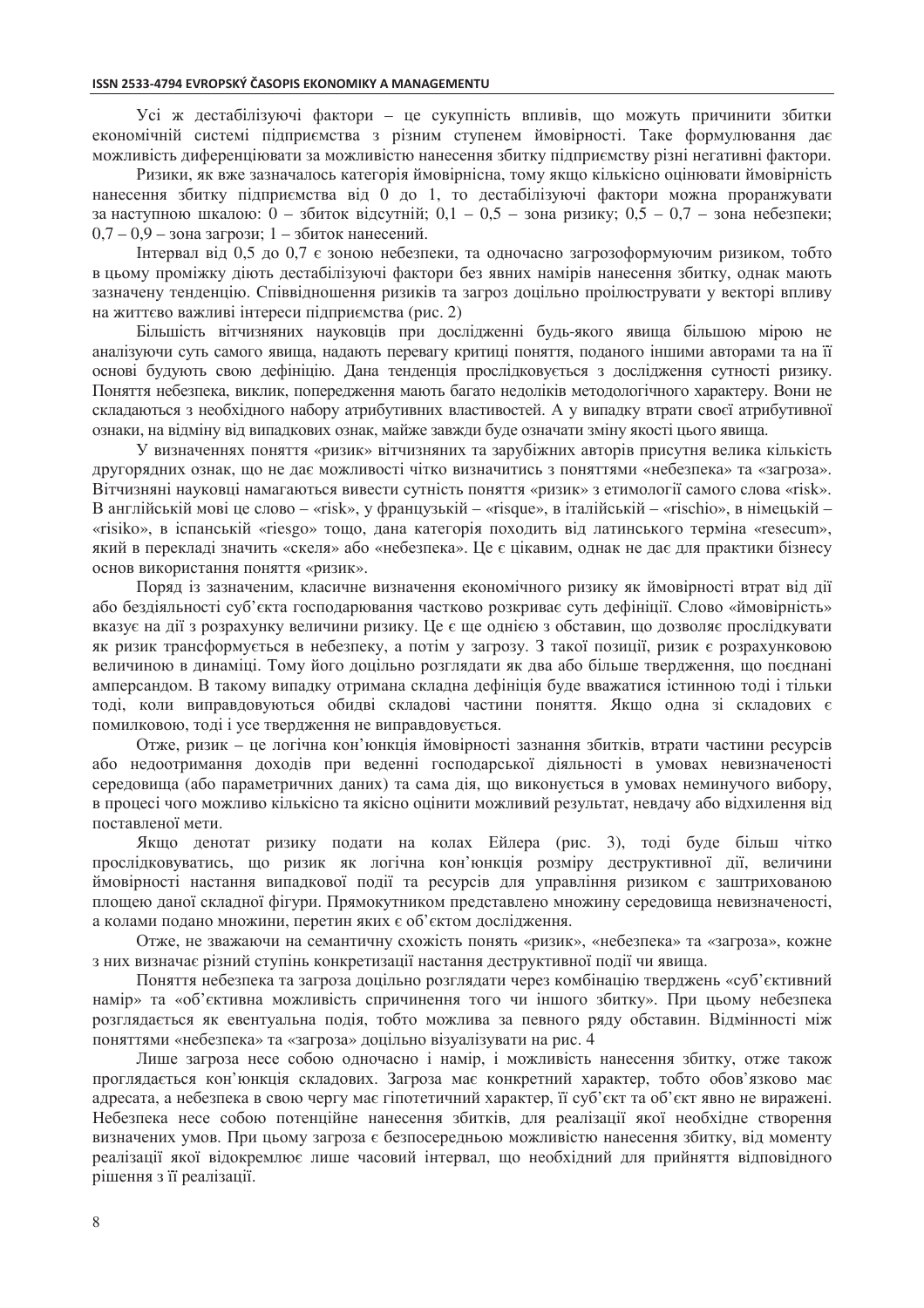

Рис. 2 Співвідношення ризиків та загроз для життєво важливих інтересів підприємства \*Складено автором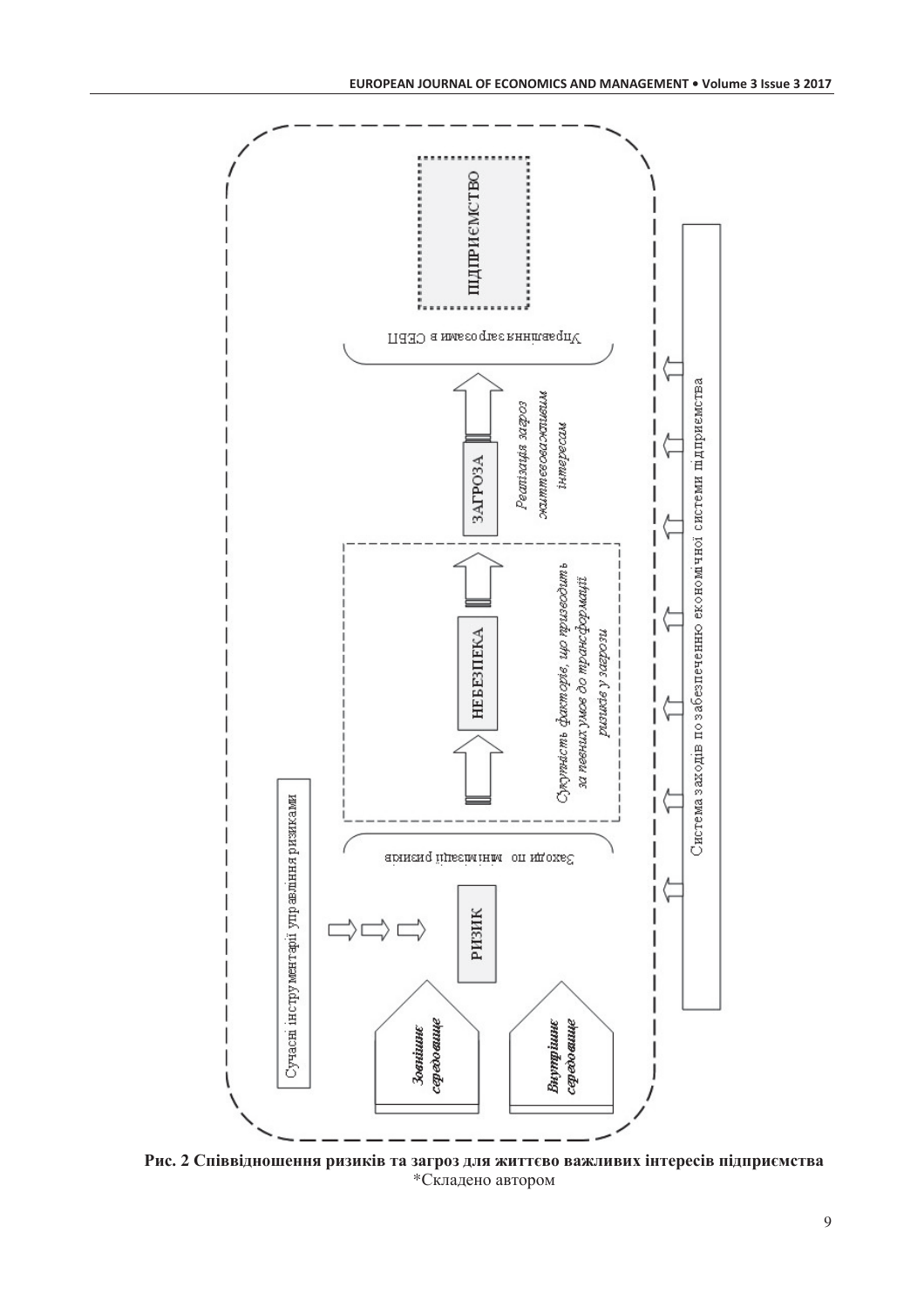

### Рис. 3 Ємність поняття «ризик» \*Складено автором



Рис. 4 Складові відмінності понять «небезпека» та «загроза» \*Складено автором